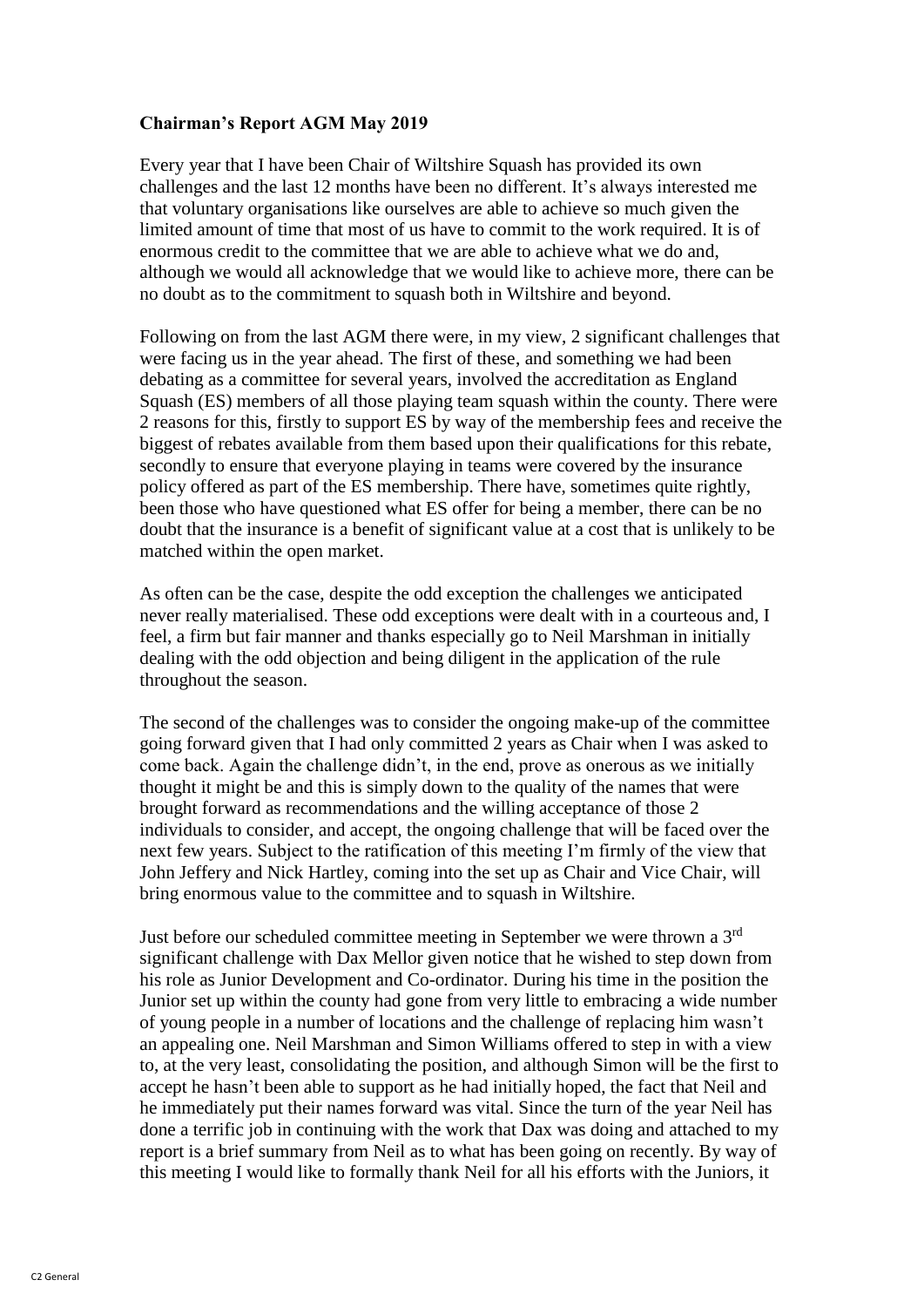has been a sterling effort and one for which we should all be grateful. We have already started to see the fruits of the labours with the entering of a junior side from Marlborough in Div 3 during the 2<sup>nd</sup> half of the season, and winning that division.

Dax stepped down because he was needing to find time to commit to the increasing demands of the new complex at Broome Manor. You will see a brief update from him as to where that project currently sits and, although things are behind where it was hoped to be at this stage, there are some positive signs and this very exciting development still appears to be achievable. Given the fact that we, as a county, face threats to courts partly through the Leisure Centre connections that we have, the Broome Manor project is very important to us and needs to have our 100% support. I have re-assured Dax that the committee will be available for whatever they feel they need and it is to be hoped that the timescales that Dax refers to do come to fruition. And as far as the juniors are concerned, we owe Dax and his team a significant vote of thanks with regards to how the junior side came on up until him stepping down.

The purpose behind providing the meeting with supplementary reports is to summarise some of the county activity outside of this report and give a chance for these reports to be reviewed before this meeting. Those who have provided the reports will answer any questions you have shortly however I would like to take the opportunity to thank all those who play in their respective teams week in week out. On the whole there are very few problems in that matches are almost always played in a fair spirit recognising that we are playing, yes for the pleasure of winning our respective matches, but on the whole more for the pleasure of getting out every week and the social aspect that this brings. You are all to be complimented on this and encouraged to continue to enjoy everything that you bring to your weekly matches.

Dean has reported separately on the inter county sides. Many of you are aware that the inter county structure changed last year which resulted in us not entering as many sides which, as you will see from the accounts, has saved us some money. ES believe that the new format will encourage greater overall participation in the competition and that it will promote pride in representing your county, I think the jury might still be out, especially taking Dean's comments into account but, to their credit, ES realised that the previous structure wasn't working and that it needed attending to.

Some 4 to 5 years ago the committee put together a County Development Plan which enabled them to give focus to an agreed agenda of issues, some short term, others much more long term. A number of the actions have been completed in that time, some haven't, as a result I have updated the plan in readiness for this meeting, not to be discussed but for the new committee to take forward from now. It's not an all embracing document in that there will no doubt be areas that the committee will wish to add and maybe take out but it does provide a useful roadmap of those matters which are maybe of most importance over the next couple of years. Again, some of them are more short term than others. If as a non-committee member you would like a copy of this please let me know and I'll arrange for you to receive a copy.

Since the last AGM negotiations have been ongoing with the powers that be at the Defence Academy which has resulted in teams being allowed back onto the base over a gradual period. This should see all of their sides back there from September, this is very welcome news. The issues that caused a breakdown in the relationship are a